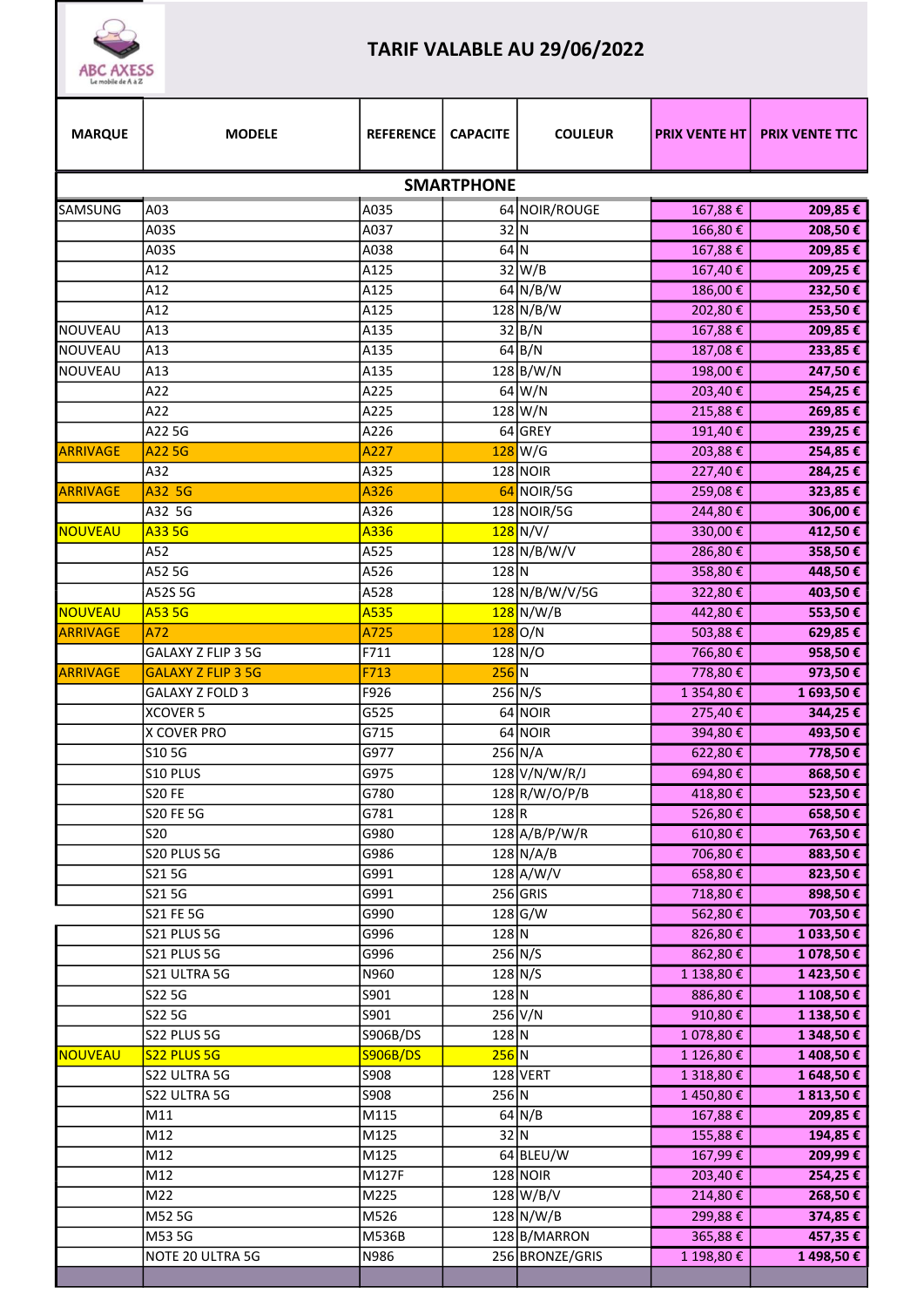| <b>APPLE</b>    | <b>IPH 11</b>                            |                 |         | 64 N/R/W/P/V            | 622,80€            | 778,50€             |
|-----------------|------------------------------------------|-----------------|---------|-------------------------|--------------------|---------------------|
|                 | <b>IPH 11</b>                            |                 |         | 128 N/R/W/P/V           | 658,80€            | 823,50 €            |
|                 | IPH 11 PRO                               |                 |         | 64 O/A/V/GREY           | 922,80€            | 1 153,50 €          |
|                 | IPH 11 PRO                               |                 |         | $256$ GRIS              | 958,80€            | 1 198,50€           |
|                 | IPH 12 MINI                              |                 |         | $64$ N/R/W/B            | 666,00€            | 832,50€             |
|                 | IPH 12 MINI                              |                 |         | $128\big N/R/W/B$       | 718,80€            | 898,50€             |
|                 | <b>IPH 12</b>                            |                 |         | $64$ N/R/W/B            | 766,80€            | 958,50€             |
|                 | <b>IPH 12</b>                            |                 |         | $128$ N/B/R             | 814,80€            | 1 018,50 €          |
|                 | IPH 12 PRO MAX                           |                 |         | 256 G/B                 | 1 270,80€          | 1 588,50 €          |
|                 | IPH 12 PRO MAX                           |                 |         | $512$ BLEU              | 1 378,80€          | 1723,50€            |
|                 | IPH 12 PRO                               |                 |         | $512$ A/B               | 1 150,80€          | 1438,50€            |
|                 | IPH 12 PRO                               |                 | 256 B   |                         | 1 126,80€          | 1 408,50€           |
|                 | iPhone 13                                | 6.1             | 128     |                         | 910,80€            | 1 138,50 €          |
| NOUVEAU         | iPhone 13                                | 6.1             |         | $512$ N/B               | 982,80€            | 1 228,50 €          |
|                 | iPhone 13 Mini                           |                 | 128     |                         | 786,00€            | 982,50 €            |
| <b>NOUVEAU</b>  | <b>IPHONE 13 PRO</b>                     | 6,1             | 256     | <b>BLEU</b>             | 1 366,80€          | 1 708,50 €          |
|                 | <b>IPHONE 13 PRO MAX</b>                 |                 |         | $128\overline{B/S/G/N}$ | 1 259,40€          | 1 574,25 €          |
| ARRIVAGE        | <b>IPH SE 2020</b>                       |                 |         | $64$ G/W/R              | 462,00€            | 577,50€             |
| <b>ARRIVAGE</b> | <b>IPH SE 2020</b>                       |                 |         | $128$ N/R               | 466,80€            | 583,50€             |
|                 | <b>IPH SE 2020</b>                       |                 |         | $256$ W/N               | 574,80€            | 718,50€             |
| NOUVEAU         | <b>IPH SE 2022 5G</b>                    | 4,7             | $64$ N  |                         | 542,40€            | 678,00 €            |
| NOUVEAU         | <b>IPH SE 2022 5G</b>                    | 4,7             | $128$ N |                         | 574,80€            | 718,50 €            |
|                 | <b>IPHONE XR</b>                         |                 |         | $64$ J/R                | 526,80€            | 658,50€             |
|                 | <b>IPHONE XR</b>                         |                 |         | $128$ N/W/B/J/R         | 598,80€            | 748,50€             |
|                 |                                          |                 |         |                         |                    |                     |
| <b>HUAWEI</b>   | Y5P 2020                                 | <b>DUAL</b>     |         | 32 NOIR                 | 107,40€            | 134,25€             |
|                 | Y6S<br>Y6P 2020                          | <b>DUAL</b>     |         | $32$ N/B<br>64 NOIR     | 142,80€<br>143,40€ | 178,50€<br>179,25€  |
|                 | <b>HONOR 9A</b>                          |                 | $64$ B  |                         | 154,80€            | 193,50€             |
|                 | <b>HONOR 9 LITE</b>                      |                 |         | 32 GRAY                 | 131,40€            | 164,25€             |
|                 | P40 LITE E                               |                 |         | 64 noir                 | $167,40 \in$       | 209,25€             |
|                 | P40                                      | 5G              | $128$ N |                         | 574,80€            | 718,50€             |
|                 |                                          |                 |         |                         |                    |                     |
|                 |                                          |                 |         |                         |                    |                     |
|                 |                                          |                 |         |                         |                    |                     |
| <b>XIAOMI</b>   | MI 11                                    | 5G              |         | $256$ GRIS              | 790,80€            | 988,50 €            |
|                 | MI 11 LITE                               | 5G              |         | 128 VERT                | $310,80 \in$       | 388,50€             |
| NOUVEAU         | MI 11 LITE NE                            | 5G              | $128$ N |                         | 298,80€            | 373,50€             |
|                 | MI 11 T                                  | 5G/DBL SIM      |         | $128$ B/G               | 418,80€            | 523,50€             |
|                 | MI 11T PRO                               | 5G/DBL SIM      |         | $256\overline{B/G}$     | 490,80€            | 613,50€             |
|                 | REDMI9                                   |                 |         | 64 GRIS                 | 175,08€            | 218,85€             |
|                 | REDMI 9A                                 |                 |         | $32\vert V/B/S$         | 107,40€            | 134,25€             |
|                 | REDMI 9AT                                |                 |         | 32 G/V/B                | 107,40€            | 134,25€             |
|                 | REDMI 9C                                 |                 |         | 32 NOIR                 | 119,40€            | 149,25€             |
|                 | REDMI 9C                                 |                 |         | 64 ORANG/G/B            | 143,88€            | 179,85€             |
|                 | REDMI 9T<br>REDMI 10A                    |                 |         | 64 GRIS<br>64 GRAY      | 191,88€<br>143,40€ | 239,85€             |
| ARRIVAGE        | REDMI <sub>10</sub>                      |                 |         | 64 B/W/G                | 178,80€            | 179,25€<br>223,50€  |
|                 |                                          |                 |         |                         |                    |                     |
|                 | REDMI <sub>10</sub><br>REDMI NOTE 8 2021 |                 | $128$ W | $64$ B/N                | 203,88€<br>191,40€ | 254,85 €<br>239,25€ |
|                 | <b>REDMI NOTE 9</b>                      |                 | 64 G    |                         | 179,88€            | 224,85€             |
|                 | REDMI NOTE 9 PRO                         | <b>DBLE SIM</b> |         | 64 GRIS                 | 227,88€            | 284,85€             |
|                 | REDMI NOTE 10                            | 4G              |         | $128$ GRIS              | 197,88€            | 247,35 €            |
|                 | REDMI NOTE 10                            | 5 <sub>G</sub>  |         | $64$ B/G/V/S            | 179,40€            | 224,25€             |
|                 | REDMI NOTE 10                            | 5G              |         | $128$ GRIS              | 215,88€            | 269,85€             |
|                 | REDMI NOTE 10 PRO                        |                 |         | 64 GRIS                 | 287,88€            | 359,85€             |
|                 | REDMI NOTE 10 PRO                        |                 |         | $128$ N/W               | 299,88€            | 374,85€             |
|                 | REDMI NOTE 10S                           |                 |         | $64$ WH                 | 230,40€            | 288,00€             |
|                 | REDMI NOTE 10S                           |                 |         | $128$ GRIS              | 239,88€            | 299,85€             |
| <b>NOUVEAU</b>  | <b>REDMI NOTE 11</b>                     | 4G              |         | 64 B/S                  | 202,80€            | 253,50€             |
|                 | <b>REDMI NOTE 11 PRO</b>                 | 4G              |         | 64 BLEU                 | 286,80€            | 358,50€             |
|                 | <b>REDMI NOTE 11 PRO</b>                 | 4G              |         | $128$ GRIS              | 302,40€            | 378,00 €            |
|                 | POCOPHONE M3 PRO                         | 5G              |         | 128 JAUNE               | 191,88€            | 239,85€             |
| <b>NOUVEAU</b>  | <b>POCOPHONE M4 PRO</b>                  | 5G              |         | $64$ B/J/N              | 203,40€            | 254,25€             |
|                 | POCOPHONE F3                             | 5G/DBL SIM      | $128$ N |                         | 356,40€            | 445,50€             |
|                 |                                          |                 | $64$ N  |                         |                    | 134,85€             |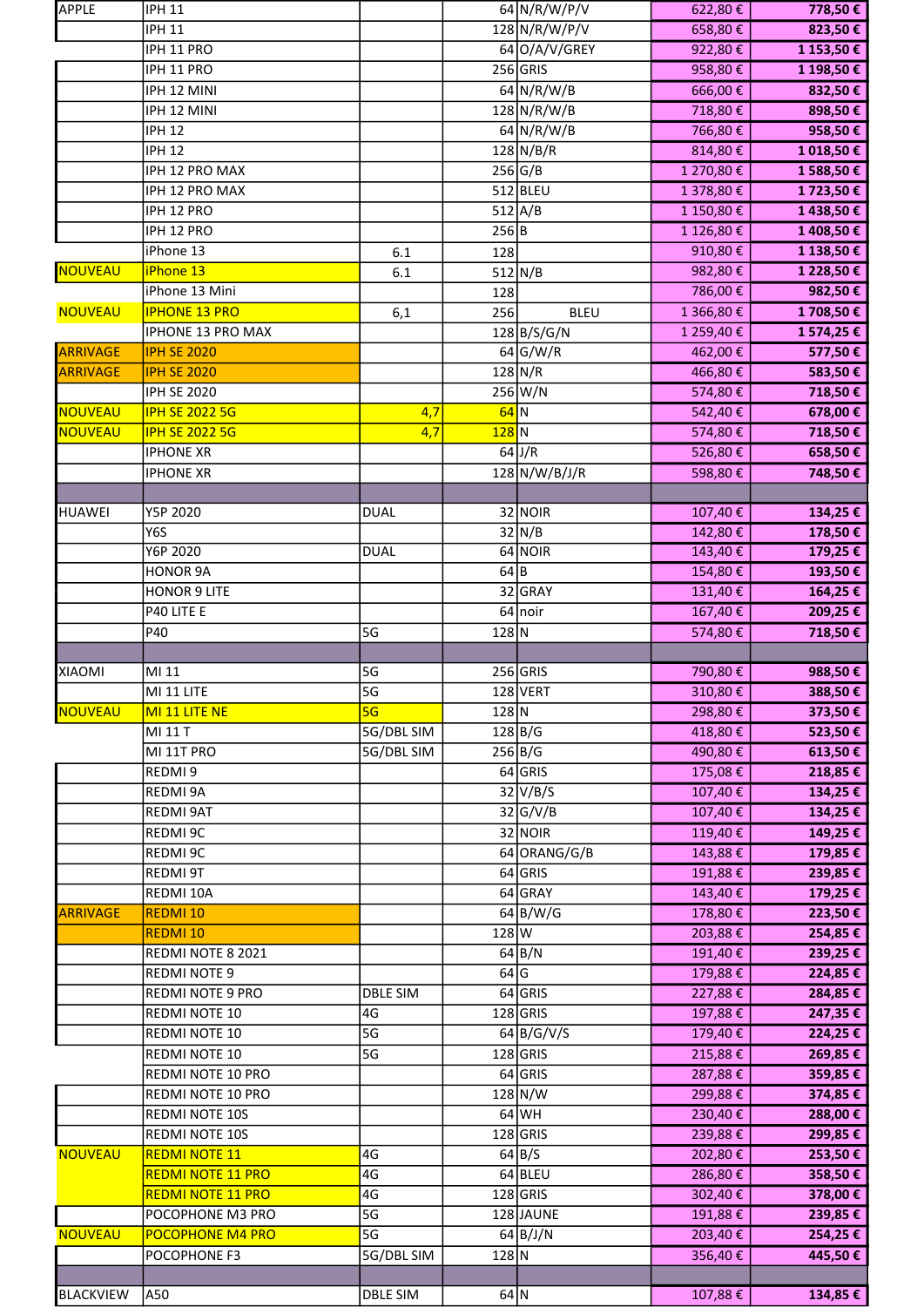| NOUVEAU             | A55                         | <b>DBLE SIM</b> |                 | $16$ B/N/V                   | 93,48€           | 116,85 € |  |
|---------------------|-----------------------------|-----------------|-----------------|------------------------------|------------------|----------|--|
| <b>NOUVEAU</b>      | A55 PRO                     | <b>DBLE SIM</b> |                 | 64 NOIR                      | 113,88€          | 142,35 € |  |
|                     | A60 PRO                     | 4G              |                 | 16 B/N                       | 89,88€           | 112,35€  |  |
|                     | A70                         | 4G              |                 | $32\overline{B/N}$           | 101,88€          | 127,35 € |  |
| <b>ARRIVAGE</b>     | A70 PRO                     | <b>DBLE SIM</b> | $32$ N          |                              | 113,88€          | 142,35€  |  |
|                     | A80 PLUS                    |                 |                 | $64$ N/B                     | 119,88€          | 149,85€  |  |
|                     | A80S                        |                 |                 | 64 B/N/R                     | 113,88€          | 142,35 € |  |
|                     | A90                         |                 |                 | $64$ B/N/O/V                 | 131,88€          | 164,85 € |  |
|                     | A95                         | <b>DBLE SIM</b> |                 | 128 B/N/RAINBOW              | 179,88€          | 224,85 € |  |
|                     | A100                        |                 |                 | $128$ B/G/P                  | 167,88€          | 209,85€  |  |
|                     | <b>BL6000 PRO</b>           | 5G              |                 | $256$ GRIS                   | 419,88€          | 524,85€  |  |
|                     | <b>BL5000</b>               | 5G              |                 | $128\overline{\text{N/O/V}}$ | 311,88€          | 389,85€  |  |
|                     | <b>BL8800</b>               | 5G              |                 | 128 N/O/V                    | 359,88€          | 449,85€  |  |
|                     | BV4900                      |                 |                 | $32$ J/N/O                   | 123,48€          | 154,35 € |  |
|                     | <b>BV4900 PRO</b>           |                 |                 | 64 N/ORANGE/VERT             | 149,88€          | 187,35 € |  |
|                     | <b>BV4900S</b>              |                 |                 | 32 N/O/V                     | 107,88€          | 134,85 € |  |
|                     | <b>BV5100</b>               |                 |                 | 64 NOIR/ORANGE               | 167,88€          | 209,85 € |  |
|                     | <b>BV5100 PRO</b>           |                 |                 | <b>128 NOIR</b>              | 239,88€          | 299,85€  |  |
|                     | <b>BV6300 PRO</b>           | <b>DBLE SIM</b> |                 | 128 VERT                     | 203,88€          | 254,85€  |  |
|                     | <b>BV6600</b>               |                 |                 | 64 N/ORANGE/VERT             | 175,08€          | 218,85€  |  |
|                     | <b>BV6600 PRO</b>           | <b>DBLE SIM</b> | $64$ N          |                              | 274,80€          | 343,50€  |  |
|                     | <b>BV6600E</b>              |                 | 32              |                              | 143,88€          | 179,85 € |  |
|                     | <b>BV8800</b>               | <b>DBLE SIM</b> |                 | 128 N/V                      | 311,88€          | 389,85€  |  |
|                     | <b>BV9800 PRO</b>           |                 |                 | $128$ NOIR                   | 382,80€          | 478,50€  |  |
|                     | <b>BV9900 E</b>             | <b>DBLE SIM</b> | $128$ G         |                              | 299,88€          | 374,85€  |  |
|                     |                             |                 |                 |                              |                  |          |  |
| CATERPILLAR CAT B26 | CAT B35                     |                 |                 | <b>NOIR</b><br><b>NOIR</b>   | 57,60€<br>95,99€ | 72,00 €  |  |
|                     |                             |                 | 32 N            |                              |                  | 119,99€  |  |
|                     | CAT S42 H+                  | <b>DBLE SIM</b> |                 |                              | 262,80€          | 328,50€  |  |
| <b>ALCATEL</b>      | 2008G                       | <b>SENIOR</b>   |                 | <b>NOIR</b>                  | 34,80€           | 43,50€   |  |
|                     | 2019G                       | <b>SENIOR</b>   |                 | <b>NOIR</b>                  | 34,80€           | 43,50€   |  |
| <b>ARRIVAGE</b>     | 2053D                       | <b>CLAPET</b>   |                 | <b>NOIR</b>                  | 34,80€           | 43,50€   |  |
| <b>ARRIVAGE</b>     | 3026X                       | <b>CLAPET</b>   |                 | <b>SILVER</b>                | 47,99€           | 59,99€   |  |
| <b>ARRIVAGE</b>     | <b>ALCATEL ONE</b>          | 5033G           | 16 N            |                              | 59,40€           | 74,25 €  |  |
|                     | <b>ALCATEL 1B</b>           | 5002H           | 32              |                              | 77,40€           | 96,75€   |  |
|                     | <b>ALCATEL 1S</b>           | 5028Y           |                 | 32 GRAY                      | 95,40€           | 119,25€  |  |
|                     |                             |                 |                 |                              |                  |          |  |
| <b>NOKIA</b>        | NOKIA 106                   |                 | 4MB             | N                            | 17,99€           | 22,49€   |  |
|                     | <b>NOKIA 110</b>            | <b>DBLE SIM</b> | 4M <sub>o</sub> | $\overline{N}$               | 23,88€           | 29,85€   |  |
|                     | NOKIA 150                   |                 |                 | N                            | 35,40€           | 44,25€   |  |
|                     | <b>NOKIA X20 DOUBLE SIM</b> | <b>DBLE SIM</b> | 128B            |                              | 305,88€          | 382,35€  |  |
|                     | <b>NOKIA 3310</b>           | 2020            |                 | <b>JAUNE</b>                 | 59,99€           | 74,99€   |  |
|                     |                             |                 | $64$ N          |                              | 239,40€          |          |  |
| SONY                | XPERIA XZ PREMIUM           | G8141           |                 |                              |                  | 299,25€  |  |
| <b>WIKO</b>         | RIFF <sub>2</sub>           |                 |                 | N/W/R/B                      | 11,94€           | 14,93€   |  |
|                     | RIFF <sub>3</sub>           |                 |                 | Ν                            | 13,19€           | 16,49€   |  |
|                     |                             |                 |                 |                              |                  |          |  |
| CROSSCALL           | SPIDER X1                   | CRX1-BLK        |                 | Ν                            | 59,88€           | 74,85€   |  |
|                     | SPIDER X5                   | CRX5-BLK        | <b>IP68</b>     | ${\sf N}$                    | 95,88€           | 119,85€  |  |
|                     | <b>CORE S4</b>              | CS4-BLK         | 4G              | N                            | 125,88€          | 157,35 € |  |
|                     |                             |                 |                 |                              |                  |          |  |
| OPPO                |                             |                 |                 |                              |                  |          |  |
|                     | A16S                        |                 |                 | $64$ N/B                     | 155,99€          | 194,99€  |  |
| ARRIVAGE            | A54                         | 5G              | 64 N            |                              | 23,88€           | 29,85€   |  |
|                     | A54S                        |                 |                 | $128$ BLEU                   | 179,99€          | 224,99€  |  |
|                     | FIND X3 LITE                | 5G              |                 | $128$ NOIR                   | 322,80€          | 403,50€  |  |
|                     | A74                         | <b>DBLE SIM</b> |                 | 128 B/S                      | 226,80€          | 283,50€  |  |
| NOUVEAU             | A94                         | 5G              | $128$ N         |                              | 251,88€          | 314,85€  |  |
|                     | RENO <sub>4</sub>           | 5G/DBL SIM      | $128$ N         |                              | 322,80€          | 403,50€  |  |
|                     | RENO 4Z                     | 5G              | $128$ N         |                              | 286,80€          | 358,50€  |  |
|                     | RENO <sub>6</sub>           | 5G/DBL SIM      |                 | $128$ N/B                    | 406,80€          | 508,50€  |  |
|                     |                             |                 |                 |                              |                  |          |  |
| <b>TABLETTES</b>    |                             |                 |                 |                              |                  |          |  |